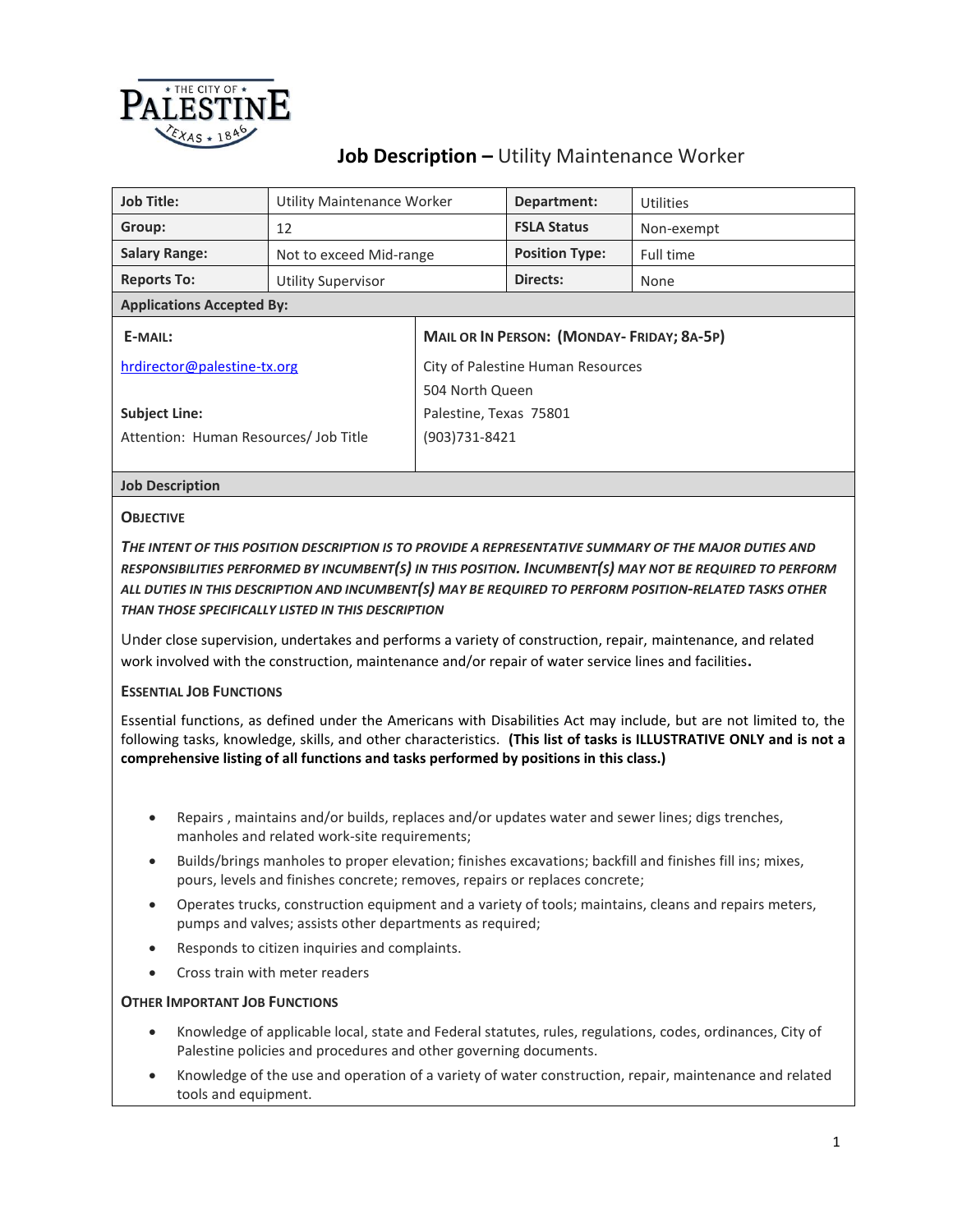

# **Job Description –** Utility Maintenance Worker

- Knowledge of the basic principles of water flow, plumbing and related construction requirements.
- Skill in utilizing a variety of tools involved in performing water, sewer, construction, maintenance and repair tasks and projects.
- Skill in establishing and maintaining effective working relations with employees, other departments, vendors, contractors, the public and others having business with the City of Palestine.
- Performs other duties as assigned or required.

## **QUALIFICATIONS AND EDUCATION REQUIREMENTS**

- A high school diploma or GED AND one year of relevant construction, water service construction, maintenance, repair, plumbing, building construction or closely related experience.
- Obtain a "C" Distribution and Class II Collection license by the TCEQ must be obtained within 6 months after work experience requirements are met.

#### **CERTIFICATIONS AND LICENSES REQUIRED**

Must be willing and capable of completing all required courses and classes for certification requirements. Must possess a Valid Texas motor vehicle driver's license.

## **PHYSICAL DEMANDS**

- Will be exposed to exposure to extreme weather conditions, dangerous machinery, hazardous chemicals, infectious diseases, and potential harm from construction hazards.
- May be required to lift and/or carry heavy, bulky supplies, materials, tools, or related equipment weighing up to 100 pounds, repetitively.

# **CONDITIONS OF EMPLOYMENT**

Must pass a pre-employment drug screen and/or physical exam. Employees are subject to random drug/alcohol testing throughout their employment.

Must have and maintain a satisfactory driving record .

Must be available to work flexible hours and schedules.

Regular attendance is required.

Mandatory On-Call and Overtime Work May Be Required.

Employees in Essential Services Positions will be required to provide services in the course and scope of their employment for the benefit of the public during emergency situations that threaten the safety of Palestine's citizens.

# **ADDITIONAL INFORMATION**

**This job description is not intended to be construed as an exhaustive list of responsibilities, duties and skills required. City management has exclusive rights to alter this job description at any time without notice. Employees will be required to follow any other job-related instructions and to perform any other job-related duties requested by any person authorized to give instructions or assignments. This document does not create an employment contract, implied or otherwise, other than an 'at-will' relationship.**

The City of Palestine affords equal employment opportunity to all individuals regardless of race, color, national origin, gender, gender identity, religion, age, disability, veteran status, or sexual orientation or other protected status.